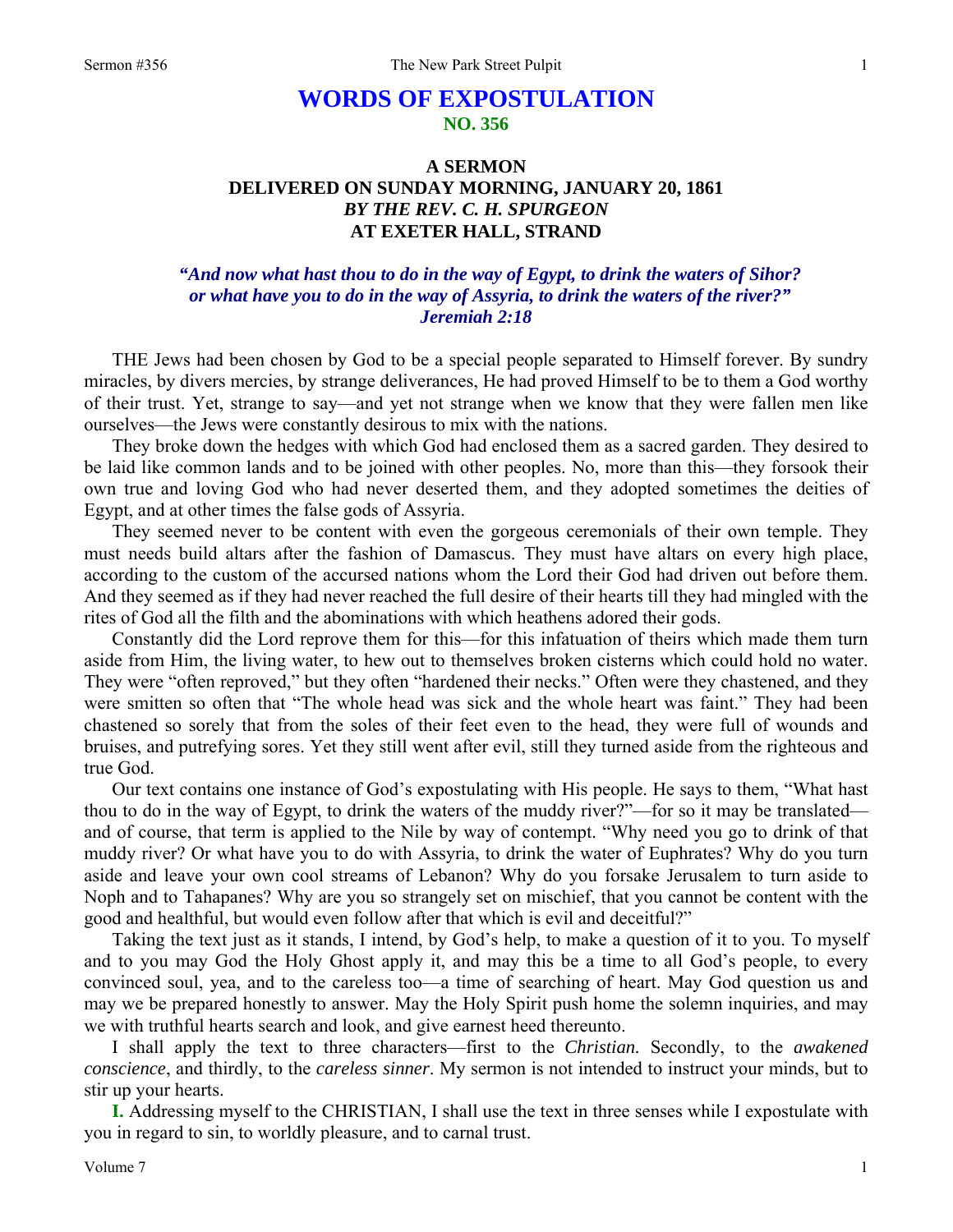**1.** And first, O true believer, called by grace and washed in the precious blood of Christ, "What hast thou to do in the way of Egypt, to drink the waters of the muddy river?" What have you to do with the sins which once delighted you and which now find happy pastime for the world? What have you to do with your deceitful lusts, with the indulgence of your old passions? What have you to do to follow the multitude which do evil?

Believer, answer these questions, especially if you have lately fallen into sin, if you have backslidden in heart, and if you have been led to backslide in your ways. Answer me, what have you to do—what excuse have you for what you have done? Do you see yonder a gang of men, dragging, like so many beasts of burden, a tremendous load? Hark to the cracking of the whip of the overseer!

Do you see how they pull and strain, till it seems as if their every sinew would snap? Do you observe them as the hot sweat stands upon their brow? Look at them! Let the gang stay awhile, while we examine. I can understand why all these are oppressed with sore labor, for I can see the brand of the slave owner upon their backs. Their flesh is scarred.

But what means this—there is one among them who is not a slave—a man who is free! What means this? How is it that he does the slaves' work—that he bends his back to the task masters' yoke, when he is a free man? Can you answer the question?

Let me ask it in your own case. I see the sinner burdened in the ways of evil. I see him pulling iniquity as though it were with a cart rope, laying hold with both his hands on everything that is full of iniquity. But what have *you* to do there? The slaves of Satan are but acting out their condition, but what have you to do, to be his slave, since you have been redeemed with blood and set free by power?

Why, man, you are no slave now, you are a son of God. You are an heir of all things. You are jointheir with Christ. What have you to do, then, in the service of sin and of Satan? Why do you follow these menial tasks? You will become a man who is to wear a crown in heaven, and who, even now, can read his title to it. Answer, Christian, and be ashamed and be confounded, because you are demeaning yourself in thus sinning against your own soul.

A vision flits before my eye. The Lord God has made a great feast; armies have met together; terrible slaughter has been the consequence. Men's arms have been red up to the very elbow in blood. They have fought with each other and there they lay, strewn upon the plain—thousands of carcasses bleeding.

The vultures sniff the prey from far-off desert wilds—they fly, keen of scent. God has made a great feast to the fowls of heaven and to the ravenous beasts of the earth. Hark to the whirring of their wings as they come in multitudes, for where the body is, thither shall the eagles be gathered together.

But what is that I see? I see a dove flying with the same speed as the vulture towards the carrion. O dove, what has brought you there in dangerous connection with your fierce enemies? Whither are you going? Is there anything in that bloody feast that can content *you*? Shall your meek eyes glare with the fires of anger? Shall your fair white plumage be stained with gore, and will you go back to your dovecot with your pinions bloody red?

I appeal to you, my hearers. Can you answer the question? Can you explain the strange vision? How is it, then, that I see you, Christian, going with sinners after evil? Is it your food? If you are a child of God, sin is no more food for you than blood is for doves. If you have been "begotten again unto a lively hope by the resurrection of Jesus Christ from the dead," your peaceful soul will be as much out of its element as a dove upon a battlefield.

And the sight—the *sight* of sin will be as horrible to you as the sight of slaughter to that timid dove which even now flies itself with rapid wings to the cleft of the rock. Christian, I say, if you do as the worldling does, you do go against your nature—against your newborn nature. To him it is not strange should not the swine eat husks? is it not his proper food? Should not the sinner love to sin? is it not his very element? But what have *you* to do? What have you to do, quickened of the Spirit and renewed in the image of Christ—what have you to do?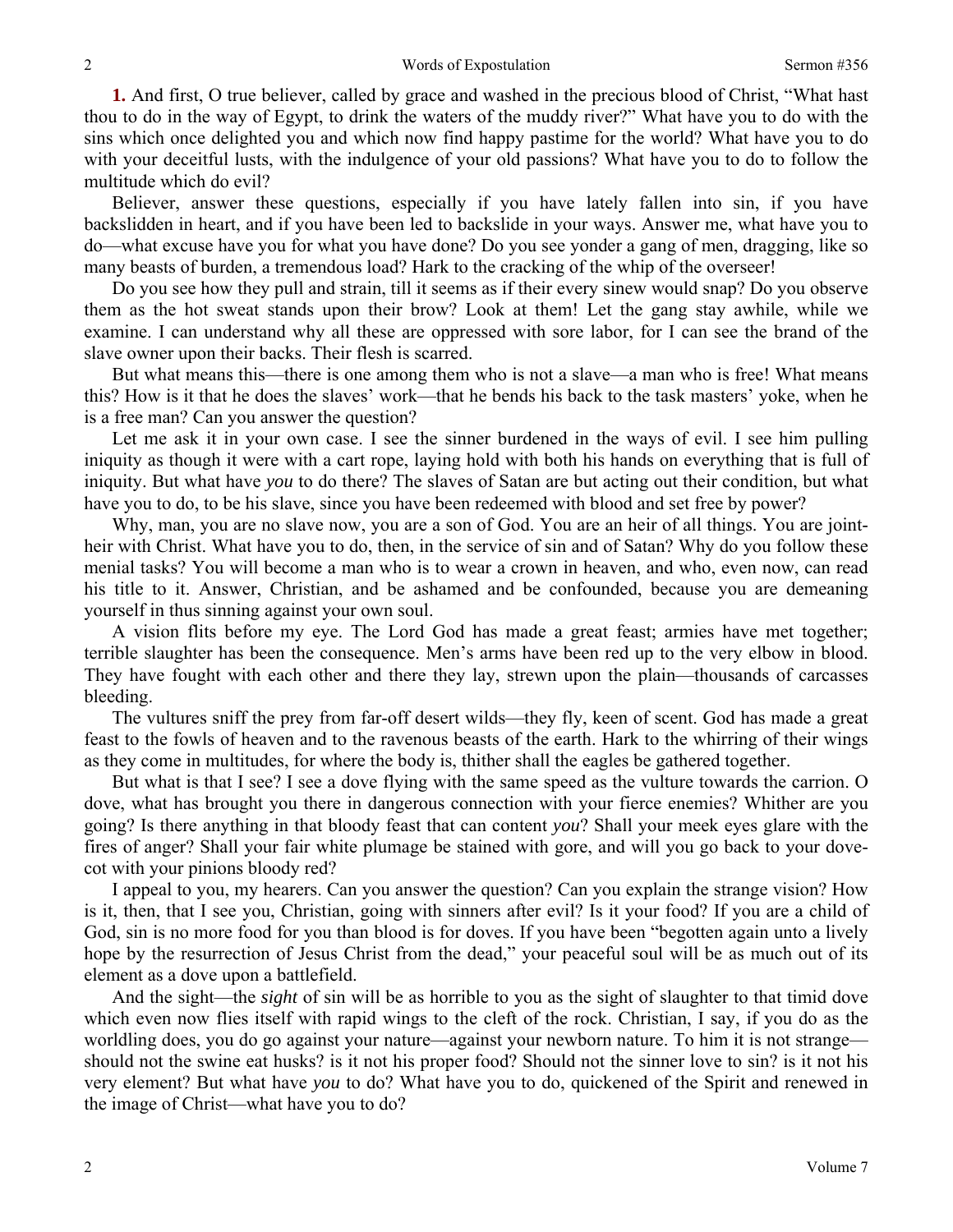#### Sermon #356 Words of Expostulation

You have seen in Scripture a dreadful picture of a madman, where Nebuchadnezzar the king runs with oxen, and eats grass till his hair has grown like eagles' feathers, and his nails like birds' claws. Is he not the pitiful picture of a backslider, for what is a Christian when he plunges into sin, but as one who makes himself like the beasts that perish, and who herds with the common, yea, and the unclean beasts of the earth?

O believer! if it be a pitiful thing to see a man make himself a beast, how much more lamentable to see a Christian make himself a worldling! "Come ye out from among them; touch not the unclean thing." Why should the soul of my turtle dove be given up to its enemies? Why should the lamb flock with the wolves?

Come out, I pray you—leave this stygian filth, and be you clean, you vessel-bearer of the Lord. Come forth from the midst of that plague land, where you can get nothing but the ashy hue of leprosy, and be you clean! Today the Lord invites you. Refuse not His invitation, but return, you backsliding children of men.

The question then cannot be answered, because when a Christian goes into sin he commits an inconsistent act—inconsistent with the freedom which Christ has bought for him, and inconsistent with the nature which the Holy Spirit has implanted in him.

Let us press forward. Christian, what have you to do with sin? Has it not cost you enough already? What, man! have you forgotten the times of your conviction? If you have, my brother, *I have not*. At the very mention of that word, I think I hear my chains rattling anew. Was there ever a bond-slave who had more bitterness of soul than I—five years a captive in the dungeons of the law, till my youth seemed as if it would turn into premature old age, and all the buoyancy of my spirit had been removed.

O God of the spirits of all men! most of all ought I to hate sin, for surely most of all have I smarted beneath the lash of Your law. And as I look round, knowing the experience of some of you, I can recall to my mind the stories you have told me. How when you had first felt your need of a Savior, you could not endure yourselves.

Ah! there are those among you, who when you were under strong convictions of sin were ready to commit self-destruction. You prayed, but found no answer. You sought, but obtained no mercy. There were not creatures out of hell more wretched than you were then. What! and will you go back to the old curse? Burnt child, will you play with the fire?

What, man! when you have already been rent in pieces by the lion, will you step a second time into his den? Have you not had enough of the old serpent? Did he not poison all your veins once, and will you play upon the hole of the asp, and put your hand upon the cockatrice den? Have you not seen enough of the leopards and of the dragons, and will you step a second time into their dens?

Oh, be not so mad. Be not so foolish! Did sin ever give you pleasure? Did you ever find any solid satisfaction in it? If so, go back to your old drudgery. Go back, I say, and wear the chain again if it delights you. But inasmuch as I know and you know that sin did never give you what it promised to bestow—inasmuch as it did delude you with lies and flatter you with promises which were all to be broken—I pray you be not beguiled a second time. Be not a second time led into captivity—be free and let the remembrance of your ancient bondage forbid you to wear the chain again!

There is yet another light in which to put the sin of the believer. Let me repeat the question once again—"What hast thou to do in the way of Egypt, to drink the waters of the muddy river?" There is a crowd yonder. They have evidently assembled for some riotous purpose. They are attacking one man. There are very many of them. Oh, how they howl!—oh, how they yell! They give Him no space to take His breath, no time to rest. Let me press through the throng and look at the man.

I know Him at once. He has a visage more marred than that of any other man. 'Tis He. It is the Crucified One, it is none other than Jesus, the Son of Man, the Savior of the world. Hark to the blasphemies which are poured into His ears! See how they spit in His face and put Him to an open shame.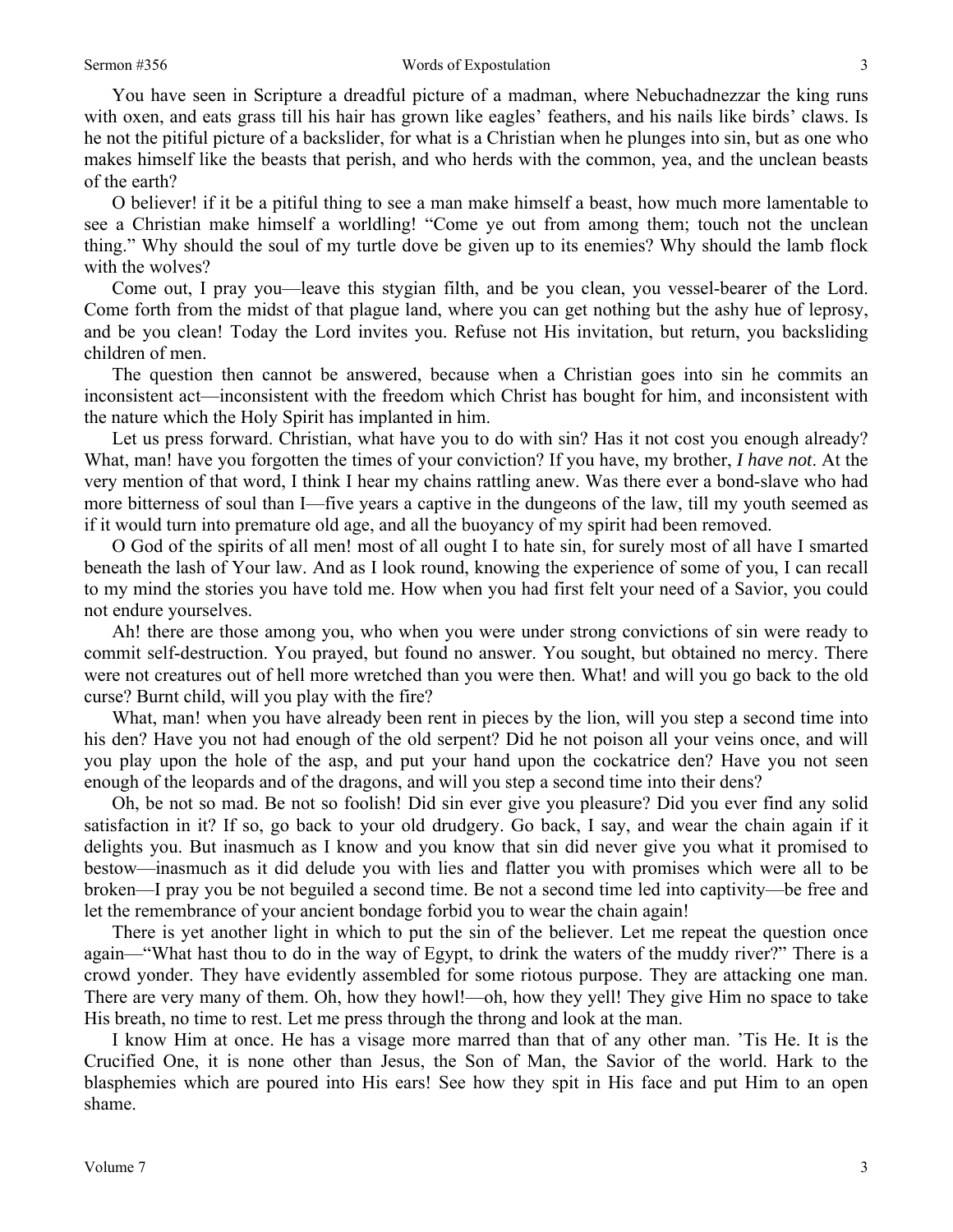Onward they bring Him, and you hear them cry, "Crucify him! crucify him! crucify him!" They are doing it—they have nailed Him to the tree—yonder is a man with the hammer in his hand who has just now driven in the nail. Look round upon the mob. I can well-comprehend why yonder drunkard, why yonder swearer, why the whoremonger, and the like of infamous notoriety, should have joined in this treacherous murder.

But there is one man there—methinks I know his face. Ay, I have seen him at the sacramental table, eating the flesh and drinking the blood of Christ. I have seen him in the pulpit saying, "God forbid that I should glory, save in the cross of our Lord Jesus Christ." I have seen him on his knees in prayer, pleading what he called, "The precious blood."

What have you to do in this counsel of the ungodly, this scene of sin without a parallel? "What doest thou here, Elijah?" In the name of love's own self, and of every holy thing that can ever pertain to a human heart—what doest thou here? Are you sickened at heart at such a spectacle—a Christian crucifying Christ? That spectacle is one in which you have had a share. You, too, when you have backslidden and have sinned—you have "crucified the Lord afresh and put him to an open shame."

Is there any other picture needed to set my text in the very strongest light? "What have you to do, O Christian, in the way of Egypt to drink the water of the muddy river?" Cry revenge against yourself, because you have murdered your Lord, and opened His wounds anew!

Have patience with me a moment while I turn my question over and revolve it yet again. Believer, you have rebelled against your God. You have done despite unto His Spirit. How will you answer for this? What will you say to a scoffing world, when the quick eye of the sinner shall detect you? What will you say when he hisses out, "There's your religion"—How will you answer him?

You may pretend to do so, but do you not feel that he will get the best of the argument? If he goes his way, and says the religion of Christ is a lie and an hypocrisy, what will you have to say? Surely you will have to hide your face in confusion, and bemoan yourself because by this act you have given the enemy cause to blaspheme.

And what will you say to Christ's church, when the church shall say to you, "What doest thou here?" How will you excuse yourself for dishonest acts in business, or for any lust into which you have fallen? Will you tell the church it was your old nature? But how will you answer when the church shall say, "They that are in Christ have crucified the flesh and its affections and lusts"?

More than this, how will you answer your own conscience? Will you use some Antinomian quibble and apply that as a plaster to your wounds? No, if you are a child of God, you will have to smart for it. The waters of the muddy river may be sweet to the Egyptians, but they will be bitter to you. You shall have, as it were, a cauldron in your bowels, if you do drink thereof. Christians can never sin cheaply they pay a heavy price for all the pleasures that they ever find in evil.

And what will you say to your Lord and Master next time you are at the sacramental table? How will you dare to eat that bread and drink that wine? And when you are alone on your knees and seeking fellowship with Him, how will you dare to seek it when you have just now been following His enemies and imitating them that hate Him? Will you say unto Him, "Come unto me, my Spouse, from the top of Lebanon, from Amana."

Ah! well may He say to you, "I have withdrawn Myself, I have gone, for you have grieved My Spirit and vexed My soul." Believer, if Jesus Christ were here, what would you say to make an excuse for your sin? Surely you would be speechless as the dumb, and silent as the grave. Your tears might make confession. Your shudders should bespeak your guilt, but your lips could not make an apology. What have you to do, O Christian, in the way of evil? What do *you* here, *O God's Elijah*?

I do not know whether there are any Christians here who have fallen into any special sin during this last week. If there be, brother, open your heart to this question. It may be my Master has sent me to you to nip your sin in its bud—to bring you back before you have backslidden very much. Turn you, my brother, He has not forgotten His love to you. Turn you, His grace is still the same. With weeping and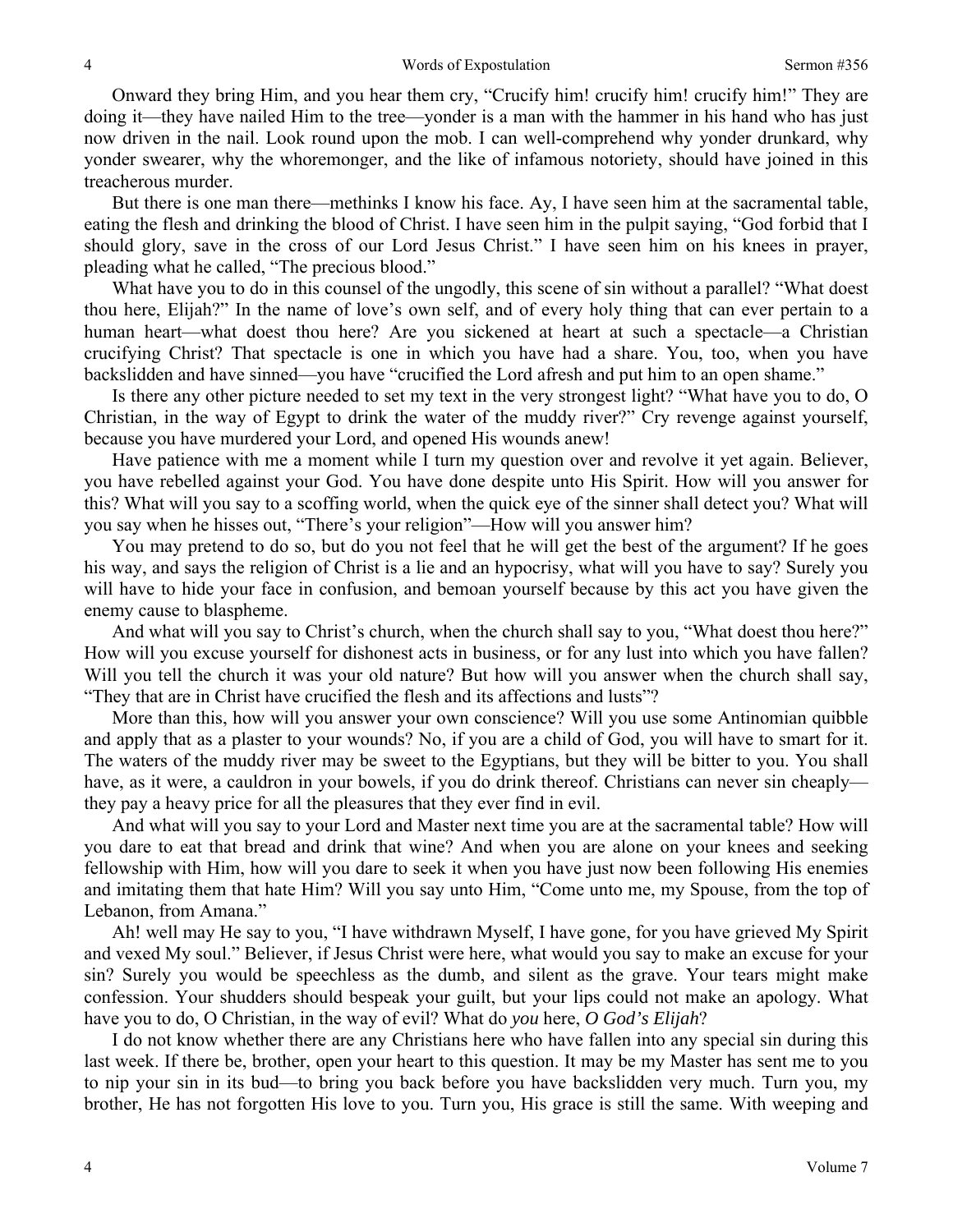with bitter lamentation, come you to His footstool, and you shall be once more received into His heart, and you shall be set upon a rock again, and your goings shall be established.

**2.** To take a different view of the subject. The pleasures of this world do sometimes entice the people of God, and they find some degree of mirth therein. To those Christians who can find pleasure in the common amusements of men, this question may be very pertinently put—"What hast *thou* to do to drink the water of that muddy river?"

I may be speaking to some believers who try if they can, to keep their conscience quiet while they frequent places of amusement—they lend their sanction to things which are not spiritual, and sometimes even not moral. Now, I put this question to them. Christian, you have tasted of better drink than the muddy river of this world's pleasure can give you.

If your profession be not a lie, you have had fellowship with Christ. You have had that joy which only the blessed spirits above, and the chosen ones on earth can know—the joy of seeing Christ and leaning your head upon His bosom. And do the trifles, the songs, the music, the merriment of this earth content you after that? Have you eaten the bread of angels and can you live on husks?

Good Rutherford once said, "I have tasted of Christ's own manna and it has put my mouth out of taste for the brown bread of this world's joys." Methinks it should be so with you. Again, believer, have you not already learned the hollowness of all earth's mirth? Turn to your neighbor and ask him. Does he frequent the play-house? Does he go from one party of pleasure to another? Does he indulge in the common pleasures of the world?

Ask him whether they have ever satisfied him. If he be a worldling, and be honest, he will say, "No." He will tell you that his soul pants after something better than fashion and dissipation can afford him. He will tell you, too, that he has drained that cup and it is not the wine which he thought it was—that it excites for the moment, but leaves him weak, and miserable afterwards.

And I say, what wise men, according to the discretion of this world, cast away, shall the yet wiser man, the Christian, made to salvation wise, lay hold upon? What! shall the parings and offals of this world's joys suit the heir of heaven?—You who profess to be of nobler birth, and to be brother to the angels—nay, next akin to the eternal Son of God Himself—are you to wallow in this mire, and think it a soft and downy couch fit for a royal-resting place?

Get you up, believer. You are not lost to every sense of shame. Betray not yourself in seeking satisfaction wherein worldlings confess they have never found it. But let me ask you—will these pleasures yield to you any helps in your growth in grace? You say the world is crucified unto you—will these pleasures help to crucify it? You have prayed that you may be made like Christ—will these things help to conform you to His image?

Often do you cry, "Oh! Spirit of God, purge out the old leaven from me." Will these help to purge out the old leaven? Unless you will fling the lie into the face of all your prayers, I pray you, shun these things. Fly at higher game than this. Let the mere hawk fly at the sparrow, but the eagle needs something nobler to be the object of its chase.

If you were of the world, it would be right for you to love her. If she were your mother, you might suck, but even then you should not be satisfied with the breasts of her consolation. But you confess that not this world, but the next is the mother of your soul. I pray you then, be not content with what this earth yields, but lift up your eyes, and expect your manna to spring not from the earth, but from heaven, and may it drop into your hands.

I can never understand that Christianity which alternately goes out to find joy in worldly amusements and returns home to have fellowship with Christ. In the life of Madame Guyon, who, though professedly a Papist, one must ever receive as being a true child of God, I have read an anecdote something to this effect. She had been invited by some friends to spend a few days at the palace of St. Cloud. She knew it was a place full of pomp, and fashion, and I must add, of vice also. But being persuaded by her friend and being especially tempted with the idea that perhaps her example might do good, she accepted the invitation.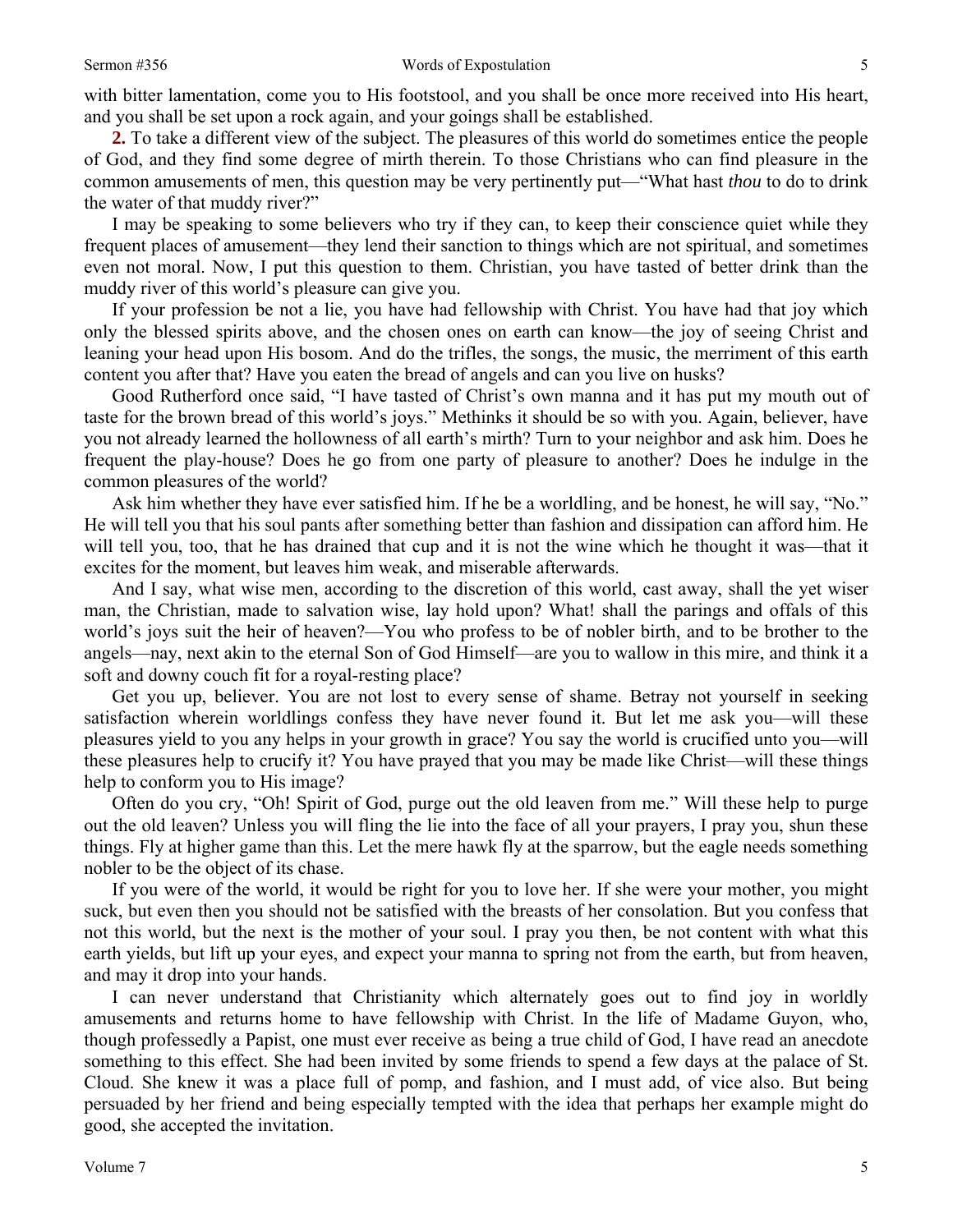Her experience afterwards should be a warning to all Christians. For some years that holy woman had walked in constant fellowship with Christ—perhaps none ever saw the Savior's face and kissed His wounds more truly than she had done. But when she came home from St. Cloud, she found her usual joy was departed—she had lost her power in prayer. She could not draw near to Christ as she should have done. She felt in going to the lover of her soul as if she had played the harlot against Him.

She was afraid to hope that she could be received again to His pure and perfect love, and it took some months ere the equilibrium of her peace could be restored, and her heart could yet again be wholly set upon her Lord. He that wears a white garment must mind where he walks when the world's streets are so filthy as they are. He that has a thousand enemies must take care how he exposes himself. He who has nothing on earth to assist him towards heaven should take care that he goes not where the earth can help towards hell.

O believer, shun, I pray you, fellowship with this world, for the love of this world is enmity against God. Now some will say that I am an ascetic and wish you to become Puritans. I wish we were Puritans, most certainly, but I am no ascetic. I believe the Christian ought to be the happiest man in the world, and I believe he is too. But I know that this world does not make him happy—it is the next world.

I say that the believer has a more sure and certain right to be a happy and a cheerful person than any other, but if in this world only we had hope, we should be of all men the most miserable, because this world yields no joy to us.

**3.** For one minute I shall now take my text with regard to the Christian in a third sense. We are all tried with the temptation to put our trust in things which are seen, instead of things which are not seen. The Lord has said it—"Cursed is he that trusteth in man, and maketh flesh his arm," but "Blessed is he that trusteth in the Lord."

Yet Christians often do trust in man, and then our text comes home—"What hast thou to do in the way of Egypt, to drink the water of that muddy river?" "Some trust in horses and some in chariots, but we will stay ourselves upon the LORD God of Israel."

Look at yonder believer—he trusts in Christ, and only in Christ, for his salvation, and yet he is fretted and worried even though this be the day of rest, about something in his business. Why are you troubled, Christian? "Because of this great care," says he. Care! have you care? I thought it was written, "Cast thy burden upon the LORD." "Be careful for nothing, but in everything by prayer and supplication make known your wants unto God."

Can you not trust God for temporals? "Ah!" says the believer, "I wish I could." Believer, if you cannot trust God for temporals, how dare you trust Him for spirituals? Surely if He be worthy to be trusted with eternity, He must be fit to be relied upon in time. Can you trust Him for your soul's redemption and yet not rely upon Him for a few paltry pounds? Then what are you trusting in?

"Oh, I wish I had a good friend," says one. "I wish I had some one at my back to help me." Indeed, sir, what have you to do to go in the way of Egypt, to want to drink of that water? Is not God enough? Do you want another eye beside that of Him who sees all things? Do you want another arm to help besides Him who

### *"Bears the earth's huge pillars up, And spreads the heavens abroad?"*

Is His heart faint? Is His arm weary? Is His eye grown dim? If so, seek another God, but if He be infinite, omnipotent, faithful, true, and all-wise, why gaddest thou abroad so much to seek another confidence? Why do you rake the earth to find another foundation, when this is strong enough and broad enough and deep enough to bear all the weight which you can ever build thereon?

Christian, be single in your faith—have not two trusts, but one. Believer, rest you only on your God and let your expectation be from Him.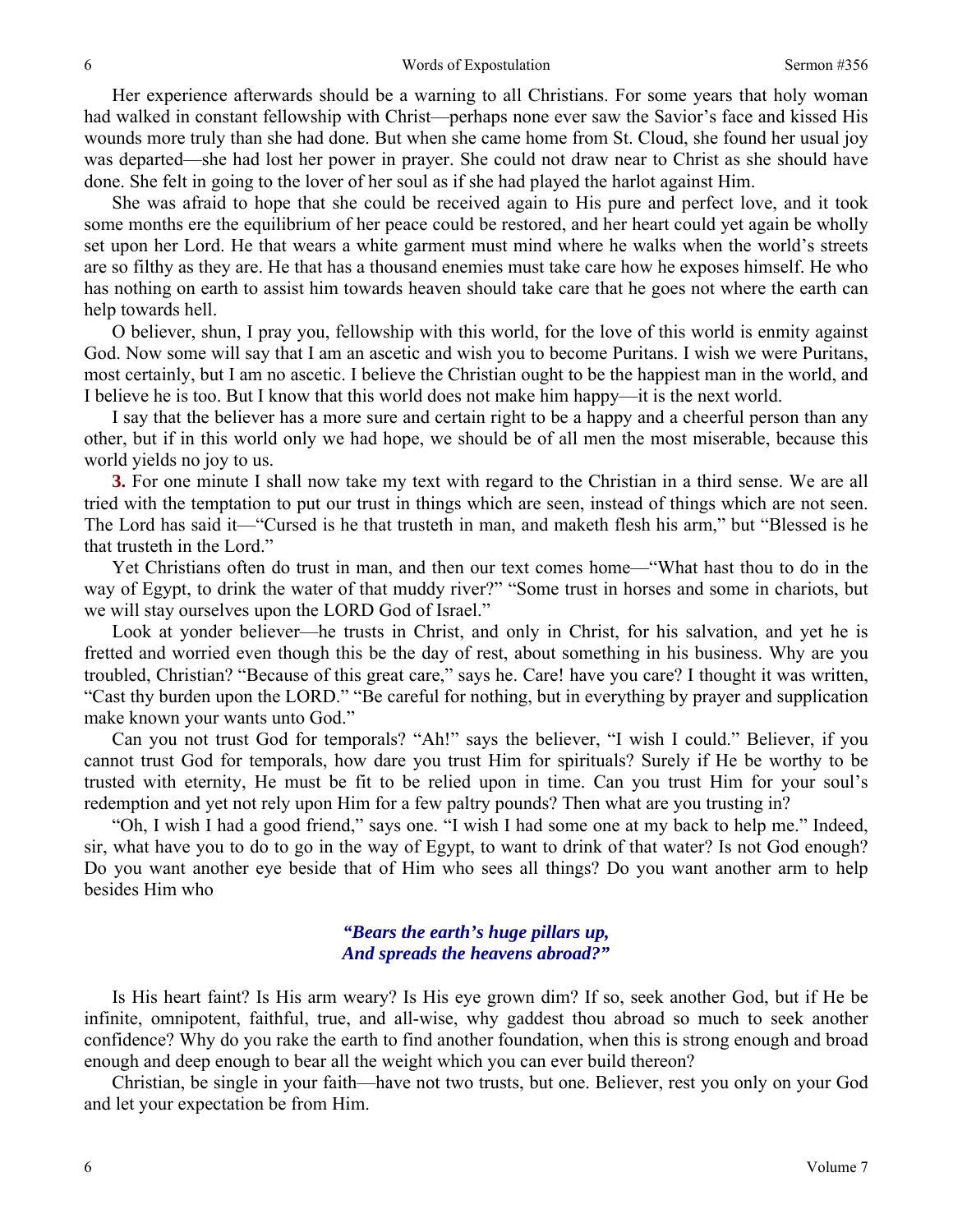God bless you, believer. Let this question ring in your ears this week, and if you are tempted to sin, or to worldly pleasure, or to carnal trust, think you see your minister and that you hear him saying in your ears—"What hast thou to do in the way of Egypt, to drink the waters of the muddy river? or what hast thou to do in the way of Assyria, to drink the waters of Euphrates?"

**II.** I now come to the second part of my subject. Let not our friends grow weary. I shall be brief on the matter that remain, that the Word may be felt.

CONVINCED SINNER, I hope I have some such here. Some of those precious ones of God, whose eyes are bejeweled with the tears of penitence, and whose hearts are like the fragrant spices, which when broken, send out a sweet perfume. And so, my friend, you feel your lost estate. God's Holy Spirit has kindly looked upon you and begun a good work in your soul.

And yet during the past week, you have fallen into your old sin. Ah! ah! smarting and yet sinning! wounded and yet rebelling! pricked with the ox-goad and yet kicking against the pricks! It is hard for you! It is hard for you! To sin with a steeled conscience is easy, but to sin when conscience is raw, is hard, indeed.

You have a hard task—you have to go on in sin, and tread its thorny path, when your feet are tender, having just been burned in the fire. And what was the cause of your sin, after all? Was it worth sinning for—to grieve your conscience and vex the Holy Spirit? I have heard of a man who had just begun the Christian life, and he had some months of sorrow, owing to a hasty temper.

His neighbor had let some of his cattle stray into the field. He asked him to fetch them out again and mend the fence. His neighbor would not, and he flew into such a passion with him, that afterwards he sat down and cried. Said he, "Why, if all the cows in the field were sold, and I had lost the money, they were not worth the bother I made about them, nor worth one moment of the grief which I have to suffer."

Oh, what fools we all are! Let us, however, write ourselves fools in capital letters, if when conscience is tender, we yet go and do the very thing which we hate, and choose the very cup which was so bitter to our taste, so nauseous to us just now.

And then, convinced sinner, another question. You are under conviction of sin, and you have been lately—as it is a festive season—you have been frequenting the dancing-room or the theater. Now these are amusements for worldlings. Let them have them. I would not prevent them for a moment. Let every man have his own amusement and his own joy.

But what is this to you? What have you to do with it? Why, you know you thought the place would fall down while you were sitting there. What business had you there? Suppose the devil had come in to take one of his own away and had taken you? He might have been forgiven for his mistake—for he found you on his grounds. You were trespassing, and therefore if the old Giant Grim had taken you away to Despair's castle, who could have blamed him?

Were you not for the time in his own limits? Had he not therefore a right to do as he would with you! But you who have a tender conscience, how could you be merry there—listening to light music while you had a heavy heart? I never like to see a newly-made widow at a wedding, and I do not like to see a convinced sinner where others are making merry.

When you have joy in your heart, you may join with the kindred sympathy of other men's joys. But while your soul is bleeding, what a mockery, what a farce it is for you to be pretending to find joy in the very thing which has given you the pain!

You have heard the old and oft-repeated story of the celebrated clown who was under conviction of sin. He went to a certain doctor, and told him he was exceeding melancholy, and he wished that he could advise him something that would cheer his spirits. The doctor prescribed for him some remedies, but they failed.

He went at last to a celebrated popular preacher—who ought not to have been a preacher, for he did not understand the Gospel at all—and he, fool that he was, said to the poor man, "Well, I do not know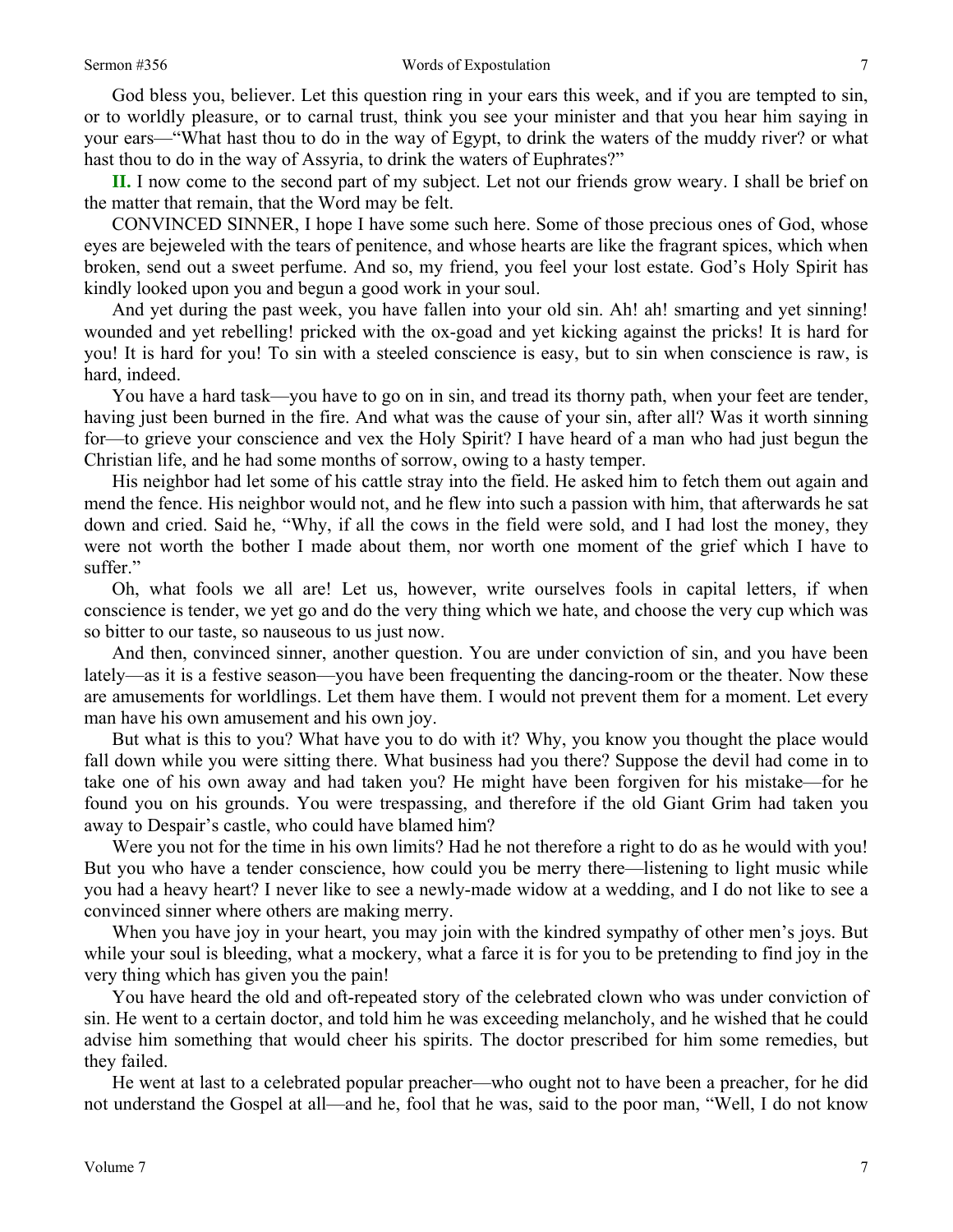what will cheer you up, but I should say if you were to go and see the tricks and antics of such and such a person, the clown at such and such a theater, if anything would make you merry, that would."

"Alas, sir," said he, "I am that man myself!" So strange must have been his position, making others roar with laughter while he himself was roaring with terror. And yet this is just your position, convinced sinner, if you can find merriment in the world. Let other men have it. It is not the place for you—stand aloof from it and go not there.

And then, again, take care, convinced sinner, that you do not trust in yourself in any degree. What have you to do to go to Egypt to drink the waters of the muddy river? Your works have ruined you. How can they save you? Your works have damned you. How can they wipe out the sentence of damnation? Fly to Christ, fly to the flowing wounds, and to the open heart. There is hope for you there.

But at the foot of Sinai there is thunder, and fire, and smoke, and if Moses did exceeding fear and quake, how much more should you when the mountain seems as though it would roll upon you and crush you, and bury your spirit in eternal destruction? God help you, convinced sinner, never to go in that way of Egypt, to drink the waters of Sihor, for these are not things for you.

**III.** Lastly, to any here present who are CARELESS.

I have a hard task, and but a few moments for the attempt to bring a reasonable question to unreasonable men. You tell me, sirs, that you love the vanities of this world and that they content you. I look you in the face and remind you that there have been many madmen in this world besides yourselves. Yet as there is some spark of reason left, let me see if I can kindle a flame of thought therewith.

Sinner, God is angry with the wicked every day. What have you to do with joy? you are condemned already, because you believe not on the Son of God. What have you to do with peace—a condemned man dancing in his cell at Newgate with chains about his wrists? You're a dying man. You may drop down dead in this hall. What have you to do with merriment?

You! if you were sure you should live a week, you might spend six days, if you would, in sin, but you are not sure you will live an hour. What have you to do with sin and its pleasures? God is furbishing His sword today. It is sharp and strong as the arm which shall wield it. That sword is meant for you except you repent.

What have you to do with taking your ease, and eating, and drinking, and being happy? That man yonder, with his neck in the noose, and his feet upon the treacherous drop—is it fitting that he should sing songs and call himself a happy man? This is your position, sir!

Sinner, you are standing over the mouth of hell upon a single plank and that plank is rotten! Your hope is as the spider's web—your confidence is as a dream. Death follows you, not as the slow-paced footman, but on horseback. The skeleton rider on his pale horse is rattling after you with speed tremendous!

And ah! hell follows him! Hell follows Death—the sure and certain consequence of sin! And what have you to do with making merry? Have you made appointments for the next week? Keep them if you dare, if in the name of God you can make it consistent. If you can make it consistent with reason to be busy about the body, and neglect the soul—to fritter away that time on which eternity depends—then go and do it.

If it be a wise thing for you to leap before you look, if it be a prudent thing to damn your soul eternally, for the sake of a few hours of mirth—say so—go and do it like an honest man. But if it be unwise to forget *forever* and only think of *today*, if it be the strongest madness to lose your life to gain the mere apparel with which the body is to be covered, if it be madness to fling away jewels, and hoard up dust as you are doing, then I pray you, I beseech you, answer the question—"What hast thou to do in the way of Egypt, to drink the waters of Sihor?"

Turn ye, turn ye, "For why will ye die, O house of Israel? For I have no pleasure in the death of him that dieth, saith the LORD God: wherefore turn yourselves, and live ye." "Let the wicked forsake his